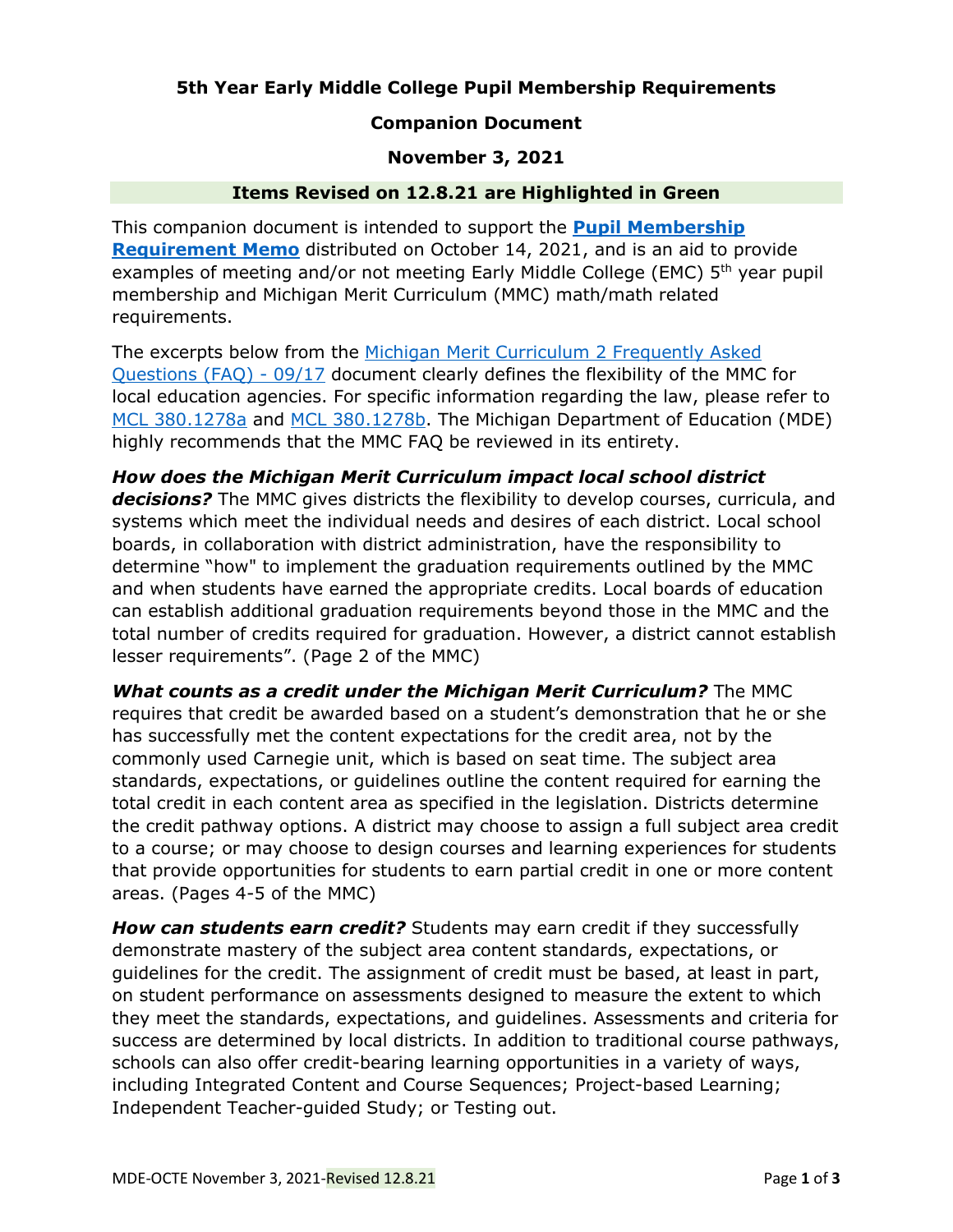In addition, the district may allow students to satisfy credit requirements through:

- State-Approved Career and Technical Education
- Work-Based Learning Programs
- College Coursework
- Early College
- Advanced Placement Courses
- International Baccalaureate Courses
- On-line classes

(Pages 4-5 of the MMC)

## **Additional Information:**

## **Final Year MMC Math Requirement for all Students**

All students must successfully complete a district approved "math experience" i.e., a math/math related class their final year of high school. For EMC students this would be their fifth year of high school.

- The course may be one semester or year long.
- The course may be a high school or college course.
- The course does not have to offer high school credit if the student has earned **4** math credits prior to the fifth year. **However, if the course offers high school credit, then pupil membership would be met for the count period in which the student was enrolled in the math/math related course.**
- The local school district decides which courses meet the math experience.

# **Pupil Membership Requirement for 5 th Year for EMC Students**

All students must be enrolled in a course that counts for high school credit during **both** count periods in the fifth year.

- The local district has flexibility with how this requirement is met.
- The district determines the meeting frequency of the course(s).
- The course may be a high school or college course, seminar, internship, etc.
- The course(s) may be pass/fail.
- Courses can be at the high school, at the college, or on-line.
- The local district and student may decide if a postsecondary course will count for high school credit.
	- $\circ$  To determine how college credits equate to high school classes, the Department considers 12 credits to be a full-time college course load.